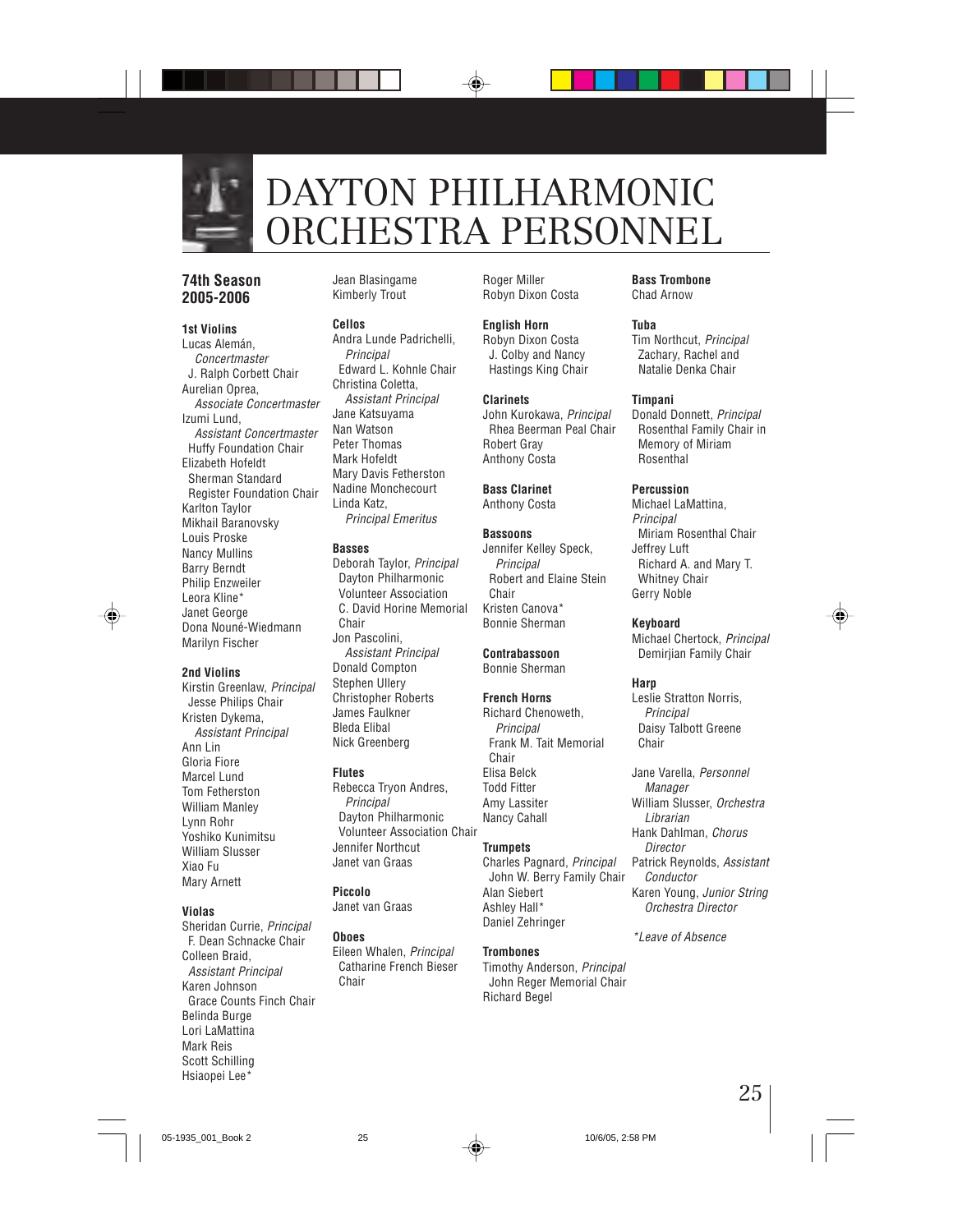

### NEAL'S NOTES

**"The Queen of rue Ballu, The Sheriff of Fontainebleau, and Me"**

Four years ago, when pianist Emile Naoumoff made his DPO debut playing a Mozart piano concerto on our Chamber Orchestra Series and a Tchaikovsky piano concerto on our Classical Series, I wrote a nostalgic reminiscence of my personal history with Emile Naoumoff and the woman who brought us together, our teacher Nadia Boulanger.

For more than 70 years Mademoiselle Boulanger ("Mademoiselle" to her students) was *the* great teacher of music. Though she taught at the Paris Conservatory, the *…cole Normale de Musique*, and her own American Conservatory at Fontainebleau, the teaching venue that most of her students—myself included—associate most strongly with Mademoiselle was the drawing room of her apartment at 36, rue Ballu in Paris, just down the hill from the Place Clichy metro stop. It was a medium-sized room that somehow held two grand pianos, an organ, and room for about two dozen tightly-packed chairs. This was where Nadia Boulanger gave her classes in harmony, analysis, and keyboard harmony as well as the site of her private lessons. It was a room that changed the lives of thousands of musicians, including Emile Naoumoff and Neal Gittleman.

My first memory of Emile is June 1974. I had just arrived in Fontainebleau to begin a summer of study at Mademoiselle's American Conservatory. I was standing outside the school dining hall waiting for the doors to open for lunch (or maybe it was dinner) when my wrists were suddenly grabbed from behind by a 10 year-old in sandals, red

shorts, bolo tie, cowboy hat, and badge. I had just been arrested—for the first of many times—by the "Sheriff of Fontainebleau". When he wasn't arresting his classmates, Emile was just another student—taking classes in harmony, solfËge, analysis, and conducting, and singing in the chorus alongside students twice, three times, even four, five, and six times his age. But he wasn't *just* another student. Emile was an extraordinary prodigy. He had perfect pitch and an amazing musical memory. He could play anything. He was already a pretty decent composer. The most complicated dictations and exercises—the ones that tied all the other students up in knots—were literally child's play for Emile.

Over the next four years Emile and I became close comrades. We were an odd couple, to be sure: he a precocious Bulgarian kid living in Paris with his parents, I a Yale graduate from Brooklyn living in Paris in his first solo apartment. But for all our differences, we had a lot in common. We were both in the process of finding ourselves as musicians. And we both had Mademoiselle Boulanger as our guide.

When I returned to the States for good in the fall of 1977 Emile and I went our separate ways. Over the years we stayed in intermittent contact, first through mail, then through e-mail. I went into conducting and Emile grew from a child prodigy into a superbly gifted pianist/ composer/teacher. When we teamed up in Dayton in May 2001 it was the first time we had made music together since August 1977, when I had conducted the Fontainebleau Vocal Ensemble in a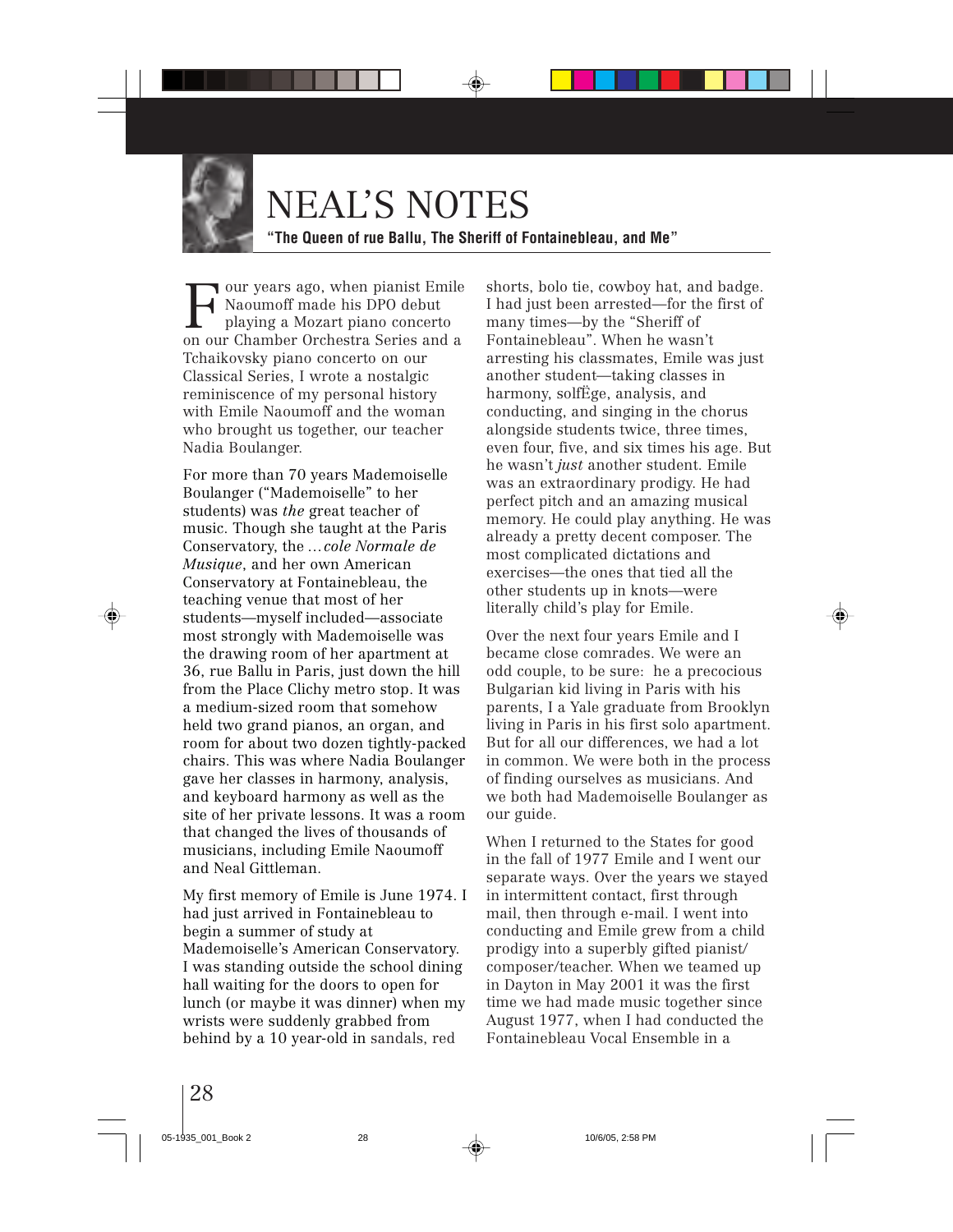performance of Bach's *Magnificat* with Emile playing the continuo accompaniment and covering the missing trumpets on the organ.

Emile's performances of Mozart and Tchaikovsky with the DPO were magnificent and we immediately started plotting a future collaboration on the Schumann Piano Concerto. But what struck me the most about performing with Emile was a sense of conductor and soloist being inside each other's heads.

When I conduct a concerto I'm always focusing closely on the soloist. My job is to be the link between the soloist and the orchestra—to keep them together, to keep the balances properly adjusted, and to make sure that guest soloist and host orchestra shape a unified performance. Accompanying Emile was less work, more intuitive, than usual. Without saying a word we could sense each other's natural musical inclinations. It was wonderful. It was fascinating. It was exhilarating.

It was Nadia Boulanger.

Emile and I were still 10 years apart in age. We hadn't made music together in more than two decades. But we had a shared heritage that was stronger than any mere separation of time, distance, or experience. We each carried kernels of the *Boulangerie* tradition: rhythmically enlivened performance, attention to inner voices, building a long melodic line, and—above all—listening, listening, listening. Listening not just to the music we were making together, but also listening to the voice of Mademoiselle, always echoing in our minds.

30 years ago we were linked by a pair of toy handcuffs. We're linked today by even stronger bonds of memory, fellowship, tradition, and music. Welcome back to Dayton, Emile. Welcome to the Schuster Center. I look forward to an *arresting* performance of the Schumann Piano Concerto!

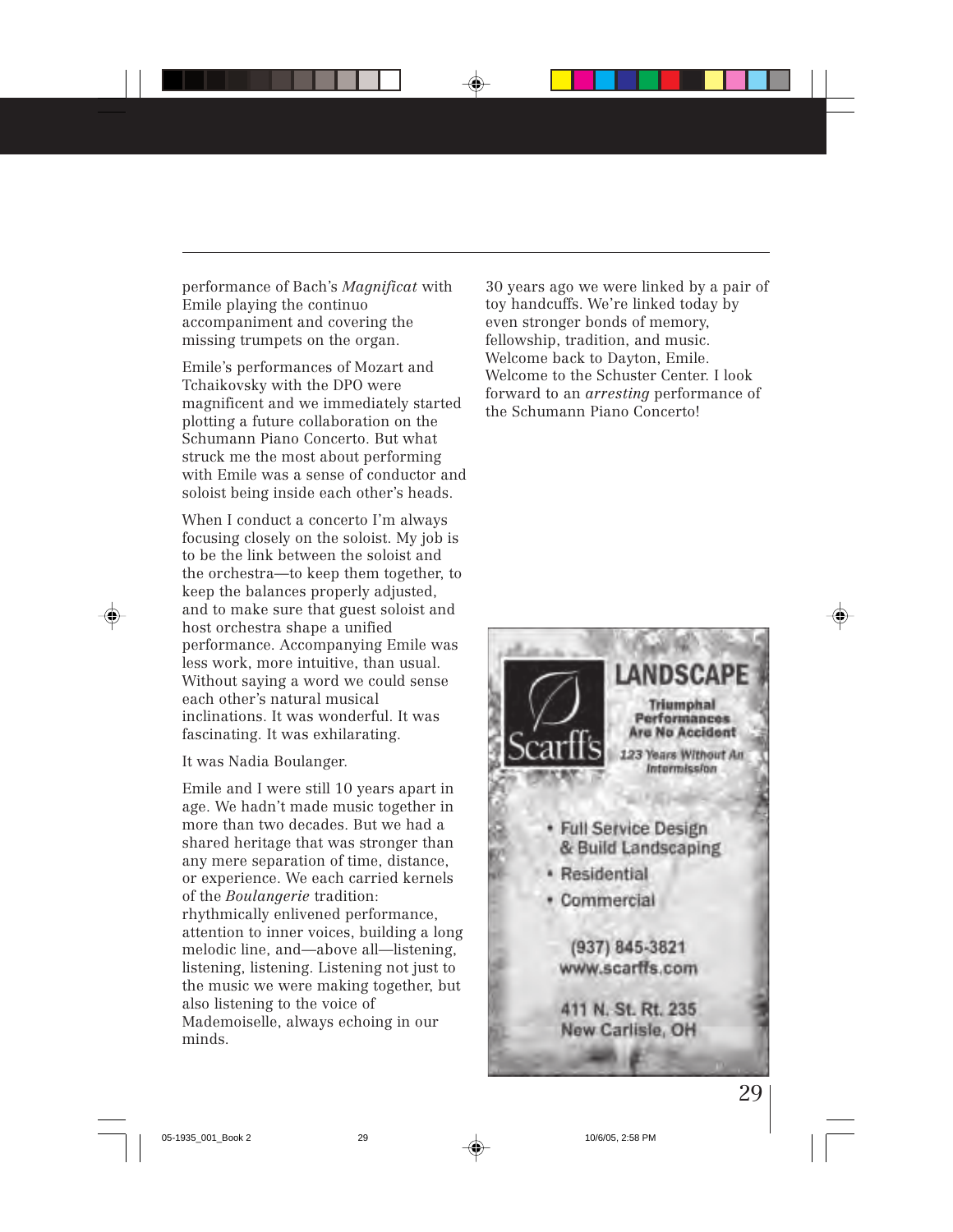

## OLLIE WATTS DAVIS

#### **Biography**

Since making her New York debut at Carnegie Hall in 1990, soprano Ollie Watts Davis has appeared with many leading symphony orchestras, including those in San Francisco, Pittsburgh, Minnesota, Houston, Dallas, and Milwaukee. Her international activities include a performance of Mozart's *C Minor Mass* on tour with Orquesta Sinfonica Simon Bolivar of Caracas, Venezuela; performances at the celebration of the founding of the Pakistani American Cultural Center in Karachi; concerts in the Canary Islands with the Chicago Sinfonietta; recitals on the University Artists Concert Series in San Jose, Costa Rica; and performances of Handel's *Messiah* with the Orquesta Sinfonica de Asturias in Oviedo, Spain.

Professor Davis' extensive concert credits include the Mozart *Requiem*, the role of Salud in Falla's *La Vida Breve*, Bach's *B Minor Mass* and *St. Matthew Passion*,

*Judas Maccabeaus*, Mahler's *Symphony No. 2* and *Symphony No. 4*, Gorecki's *Symphony No. 3*, Honegger's *Le Roi David*, Strauss; *Vier Letzte Lider*, Orff's *Carmina Burana* and Poulenc's *Gloria*. She has also performed in roles with the Opera Theatre of Saint Louis, Des Moines Metro Opera, and Opera Theatre of Springfield. Professor Davis appeared on the West Virginia Arts and Letters Series at the Governor's Mansion and as the guest artist for the Governor's Inaugural Ceremony.

She has released two musical recordings, one conducting the University of Illinois Black Chorus and one singing arrangements of Negro Spirituals for solo voice and piano. She has also written two books, *Talks My Mother Never Had with Me: Helping the Young Female Transition to Womanhood* and Talks My Mother Never Had With Me: *A Loving Mother's Perspective for Young Women*, which target elementary-age girls.



### LESTER LYNCH

#### **Biography**

**AMERICAN LEST LYNCH IS THE PROMAN STARK CONSUMING A SUBSEDIES AND SET AND A SUBSEDIEST AND STARK CONSUMING A SUBSEDIEST AND THE VEHICLE SUBSEDIEST AND THE VEHICLE SUBSEDIES AND THE VEHICLE SUBSEDIEST AND SUBSEDIEST AND SU** recognized as one of today's most *The New York Times* as "magnificently forceful" for his Carnegie Hall performance at the Marilyn Horne Foundation Gala, Lynch has been praised for his performances at major opera companies throughout the world.

A native of Ohio, Mr. Lynch studied at the Juilliard Opera Center before making his debut as Marcello in *La Boheme* with the New York City Opera. Other important debuts followed, including Germont in *La Traviata* with the Houston Grand Opera; Count di Luna in *Il Trovatore* with the Deutsche Oper am Rhein and the Seattle Opera; Flint in *Billy Budd* with the

Canadian Opera Company, and Marcello with the Cincinnati Opera.

Lynch has enjoyed a long association with the Opera Theatre of Saint Louis, where he has received critical acclaim for his performances of Calchas in *Le Belle Helene*, Marcello in *La Boheme*, and The Bartender in Conrad Susa's *Black River*.

Last season's performances included a debut with the Lyric Opera of Chicago as Alfio/Tonio in *Cavelleria Rusticana/I Pagliacci* as well as a return to the company for the High Priest in *Samson and Delilah*. Mr. Lynch made an important debut in the title role of *Rigoletto* with the Dayton Opera, where he was noted for his "powerful and intensely moving" performance of the tragic jester.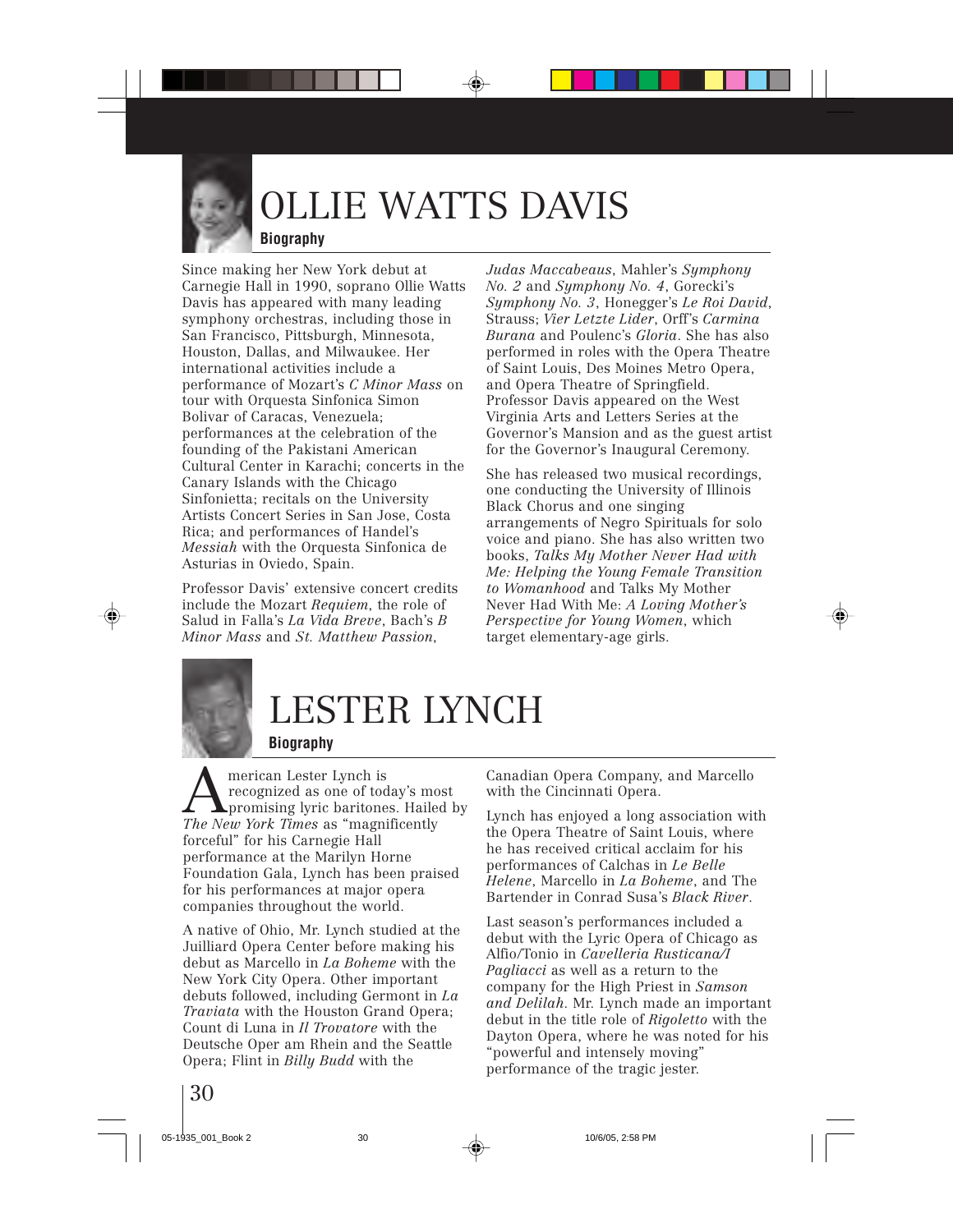# DAYTON PHILHARMONIC CHORUS

#### **Soprano**

Pat Armstrong Carla Ballou Carolyn Bendrick Nancy Byrd Anita Campbell Lillian Chambliss Donna S. Courtney Stefanie Deisher Alberta Louise Dynes Diane Erbland Sally K. Gray Norma Jean Hendricks Marian Kay Howard Luvada Johnson Effie Sue Kemerley Jill Lewis Erin Elizabeth Lintz Angela Nordmeyer Lynn Nothstine Barbara Pade Deborah Nash Probert Melissa Renner Annette Rizer Beth A. Rush Sharon Sanderson Kristi Schnipke Marilyn Smyers Helena M. Strauch Susan Thomas Amy Vaubel Louise Wier Janet Zelnick

#### **Alto**

Lynette Atkinson Heather Balent Leslie Beahm Jacqueline M. Cales Anne Crouch Wendy Dereix

Dee Earl Sallie Fisher Michele J. Foley Laurel Franz Melinda Gilmore Roslyn Hall Jaclyn Harper Peg Holland Heide Kammer Valerie Little Sr. Mary Rose McCrate Marcia Muller Barbara Ostermeier Helen Oswald Patricia Peck Susan Plano Donita Reed Jane Rike Vicki Siefke Elizabeth Swisher Mildred Taylor Lynne Vaia Sharon Veley R. Barbara Vera Fran Walker Judi Weaver Sharon P. Williamson

#### **Tenor**

Tom Beery Winfried Bernhard Chip Claflin Gordon L. Fournier Charles Garland Frank Gentner Jonathan C. Hauberg W. Jack Lewis David McCray David McElwee Rick Norris J. Richard Schairbaum George Schmitt David M. Sidwell Robert Wagley Mike Wier Robert C. Wolfe

Bass Ramon Blacklock Aaron Carman Mark Corcoran John Fenic Michael Foley Stephen Foster W. Bruce George Dan W. Gray Ellis Harsham Ronald E. Knipfer Roger Krolak Lloyde D. Little III Bruce Nordquist John Nydegger Roger Penn Lowell E. Reed Dave Roderick Karl Schroeder Ron Siemer Chuck Sowerbrower Frederick A. Stevenson Mike Taint Barrie Van Kirk Max Weaver Dean Yoesting

Hank Dahlman, Director Amy Gray, Accompanist Amy Vaubel, Assistant Director and Chorus Manager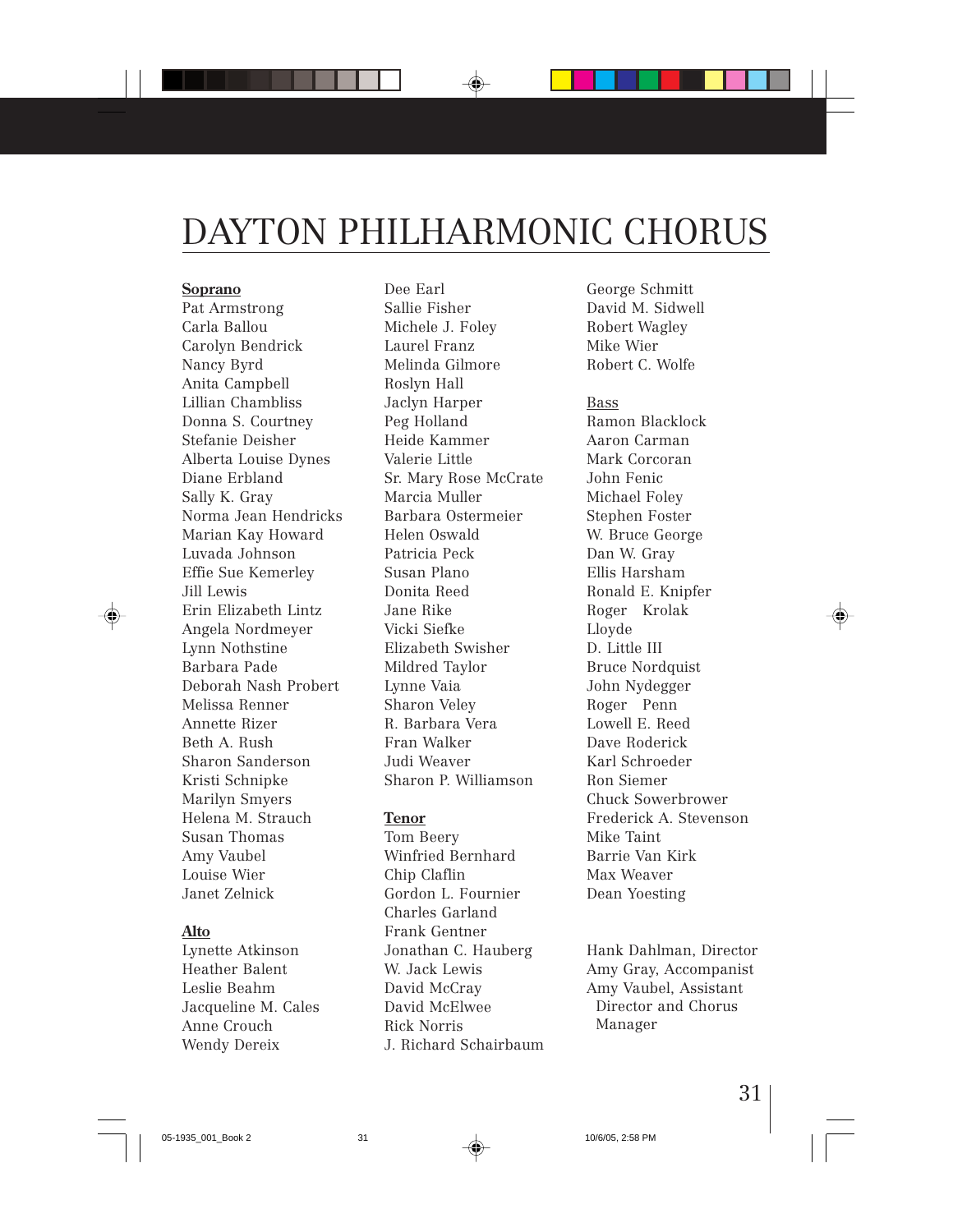

# HANK DAHLMAN

#### **Biography**

ank Dahlman has been Director of the Dayton Philharmonic Orchestra Chorus since 1996 and serves as a guest conductor with the DPO. He is Professor of Music, Director of Graduate Studies in Music, and Director of Choral Studies at Wright State University. He is the principal conductor of the Wright State University Collegiate Chorale, Chamber Singers, and Women's Chorale. At Wright State, Dahlman teaches graduate and undergraduate courses in conducting, music education, and music history. He is the Artistic and Musical Director of WSU's annual *Madrigal Dinners* and the founder and Artistic Director of WSU's *Holidays in the Heartland* concerts.

Under Dahlman's direction, WSU choirs regularly tour the U.S. and Europe, with featured performances at St. Stephan's Cathedral in Vienna, the Salzburg Cathedral, the National Cathedral, and St. Patrick's Cathedral in New York. The Dayton Philharmonic Orchestra annually features the WSU Collegiate Chorale as guest artists. In the popular music realm, Dahlman's choirs have also performed with Marvin Hamlisch and Kenny Rogers among others. In the summer of 2006 during the  $250<sup>th</sup>$ anniversary of the birth of W.A. Mozart, the Dayton Philharmonic Orchestra Chorus under Dahlman's direction will tour Europe for the first time in its history, with featured performances in Prague, Vienna, and at the Salzburg Cathedral.

His choirs perform regularly at professional conferences of the American Choral Directors Association (ACDA), the Music Educators National Conference, Ohio Music Education Association, and the Ohio Choral Directors Association (OCDA).

Dahlman is highly active as a guest conductor, clinician, and consultant for choral festivals, master classes, and workshops. Users have called his *Choral Pronunciation Guide to Carl's Orff's Carmina Burana* an industry standard over 50 major universities and professional orchestras on five continents have used it.

Dahlman presently serves as ACDA Central Division Chair for Youth and Student Activities. He has been a member of the Dayton Philharmonic Orchestra's programming committee since 1997.

Dahlman holds a Doctor of Musical Arts degree in conducting from the Conservatory of Music at the University of Missouri-Kansas City, a Master of Music degree in choral conducting and literature from the University of South Florida, and a Bachelor of Music Education degree (magna cum laude) from Longwood University.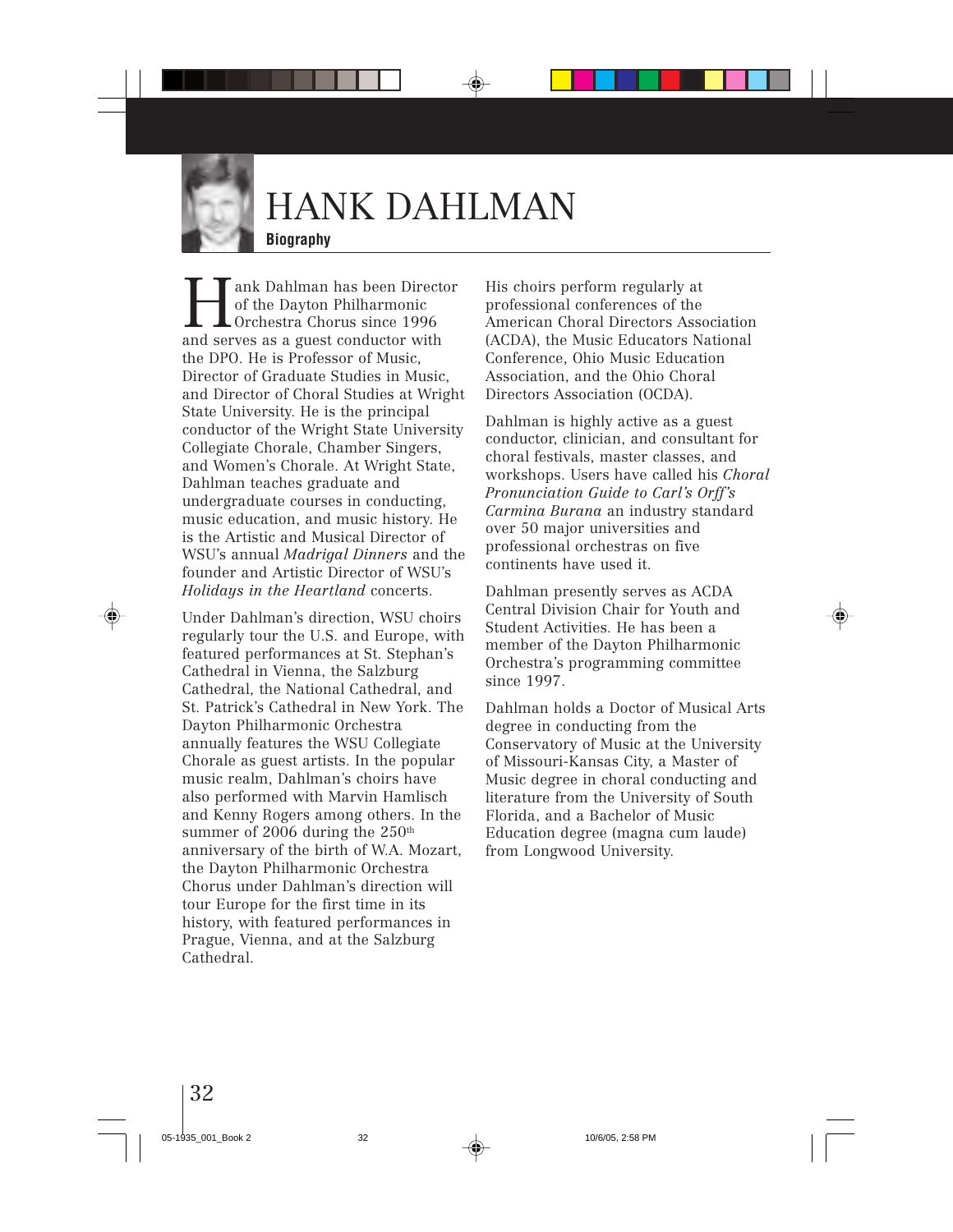### CLASSICAL CONCERT Dayton Philharmonic Orchestra **Neal Gittleman, Music Director**

#### **Stories In Sound**

**Ollie Watts Davis, Soprano Lester Lynch, Baritone Dayton Philharmonic Orchestra Chorus Hank Dahlman, Chorus Director**



| <b>Hank Damman</b> , Choi us Director |                                                                                                                                                                                                                                                                    |                                       |  |
|---------------------------------------|--------------------------------------------------------------------------------------------------------------------------------------------------------------------------------------------------------------------------------------------------------------------|---------------------------------------|--|
| Antonin Dvořák<br>$(1841 - 1904)$     | The Noonday Witch                                                                                                                                                                                                                                                  | <b>8 PM</b><br><b>Schuster Center</b> |  |
| Benjamin Britten<br>$(1913 - 1976)$   | Four Sea Interludes and Passacaglia from Peter Grimes<br>Part I. Dawn: Lento e tranquillo<br>Part II. Sunday Morning: Allegro spiritoso<br>Part III. Moonlight: Andante comodo e rubato<br>Part IV. Storm: Presto con fuoco                                        |                                       |  |
|                                       | Passacaglia                                                                                                                                                                                                                                                        |                                       |  |
| <b>INTERMISSION</b>                   |                                                                                                                                                                                                                                                                    |                                       |  |
| Michael Tippet<br>$(1905-1998)$       | Birthday Music for Prince Charles<br>I. Intrada: Poco maestoso alla breve<br>II. Berceuse: Andante tranquillo<br>III. Procession and Dance: Moderato alla marcia<br>quasi larghetto<br>IV. Carol: Andante con moto<br>V. Finale: Allegro alla breve, ma non troppo |                                       |  |
| Antonin Dvořák<br>$(1841-1904)$       | Te Deum, op. 103<br>Chorus: Allegro moderato, maestoso<br>I.<br>II. Lento maestoso<br>III. Vivace<br>IV. Lento                                                                                                                                                     |                                       |  |

**Ollie Watts Davis, Soprano — Lester Lynch, Baritone Dayton Philharmonic Orchestra — Chorus Hank Dahlman, Chorus Director**

EXUS OF DAYTON The Official Automobile Dealership of the Dayton Philharmonic Orchestra



**Classical Media Partners:** WDPR ThinkTV

#### **Classical Season Partner:**

Accommodations for Classical Series guest artists are provided by the DoubleTree Hotel *Concert Broadcast on* WDPR-FM, 88.1 WDPG-FM, 89.9 Saturday, December 24 at 10 a.m.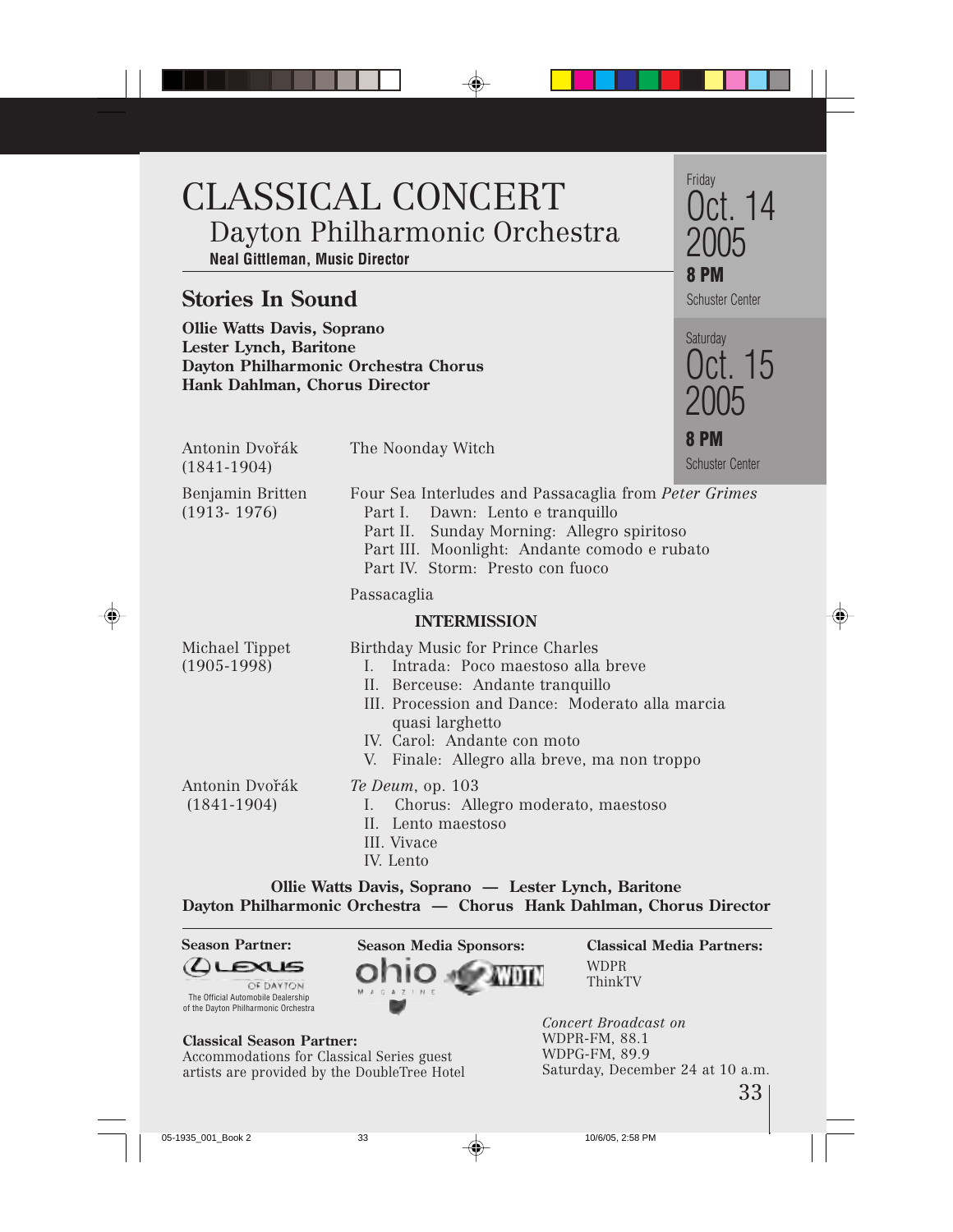# ANTONÍN DVOŘÁK

#### **The Noonday Witch, op. 108**

 $\sum_{\substack{\text{city on May 1, 1904. He composed} \\ \text{three summation of the number of times based on the number of times.}}$ September 8, 1841 and died in that city on May 1, 1904. He composed three symphonic poems based on ballads of K. J. Erben, including *The Noonday Witch*, op. 108. In about two and one-half weeks, between January 6 and 22, 1896, he finished scoring *The Noonday Witch*, the middle one in the set, on February 27. This is the first performance by the Dayton Philharmonic Orchestra.

**Instrumentation:** 2 flutes, piccolo, 2 oboes, 2 clarinets, bass clarinet, 2 bassoons, 4 French horns, 2 trumpets, 3 trombones, tuba, timpani, 3 percussionists, and strings

Beginning already in the early 1870's, Dvořák was attracted to the writing of K. J. Erben and composed songs and a cantata based on Erben's poetry. In early 1886, he turned once again to Erben's writings and found inspiration for three orchestral pieces in the ballads *The Water Goblin*, *The Noonday* [alternatively translated, *Noon*] *Witch*, and *The Golden Spinning Wheel*. In composing and especially in orchestrating these three symphonic poems, Dvořák was able to display his gifts at orchestral color even more vividly.

According to Erben's ballad, a young mother tries to quiet her fractious child by saying that if the child has not calmed down by twelve o'clock the "noonday witch" will come and punish the child. The apparently idle threat turns to reality when, at noon, a witch does appear, striking dead both the child and its mother. One of Dvoˇrák's letters outlines his plan for *The Noonday Witch*, coordinated with specific musical cues in the score:

- The child plays quietly [clarinet]. He plays with a toy cockerel [oboe on B flat].
- The mother becomes angry [strings on A flat].
- The child cries [flutes oboes and clarinets on E and F sharp]. The mother, becoming quarrelsome, scolds the child [violins supported by strings].
- Motif of the noon witch, whom the mother threatens to fetch [clarinets and bassoon]. The child calms down and the scene is reenacted.
- The noon witch slowly opens the door and approaches the mother [muted strings, bass clarinet] followed by a new, menacing form of the witch motif [bassoons and bass clarinet].
- The witch says: "Give me your child" [trumpet with horns and trombones]. The mother becomes desperate [strings]. The witch snatches at the mother, who shrinks back, clutching the child to her bosom.
- A description of the witch [piccolo, flute, and oboe]. The mother screams [woodwinds]. The mother, almost dead from being chased, and scarcely breathing, collapses [strings].

Ringing of the bells at noon [strings].

- The father prays, ignorant of what has happened [violins]; he opens the door [*ff* C major chord for strings]; the mother lies in a faint [oboe]. He attempts to revive her; she begins to breathe again [flutes].
- She regains consciousness [flutes]; the father becomes agitated [violins and woodwinds].
- Discovering that the child is dead, the father displays the greatest agitation [violins and violas]. The witch vanishes [violins and violas].

Interestingly, the child and the noonday witch are represented by the same basic musical idea, only in different versions.

Parallels, or at least similarities, between Erben's ballad, which so attracted Dvořák. and other examples of poetry and stories from the 19th century and set to music, come quickly to mind. Two, for example, are Goethe's *The Erl-King*, set by Schubert, in which a child is taken by a supernatural, demonic creature, or even the program of Berlioz's *Symphonie Fantastique*, in which the witch appears and snatches life (from the young artist, not a child).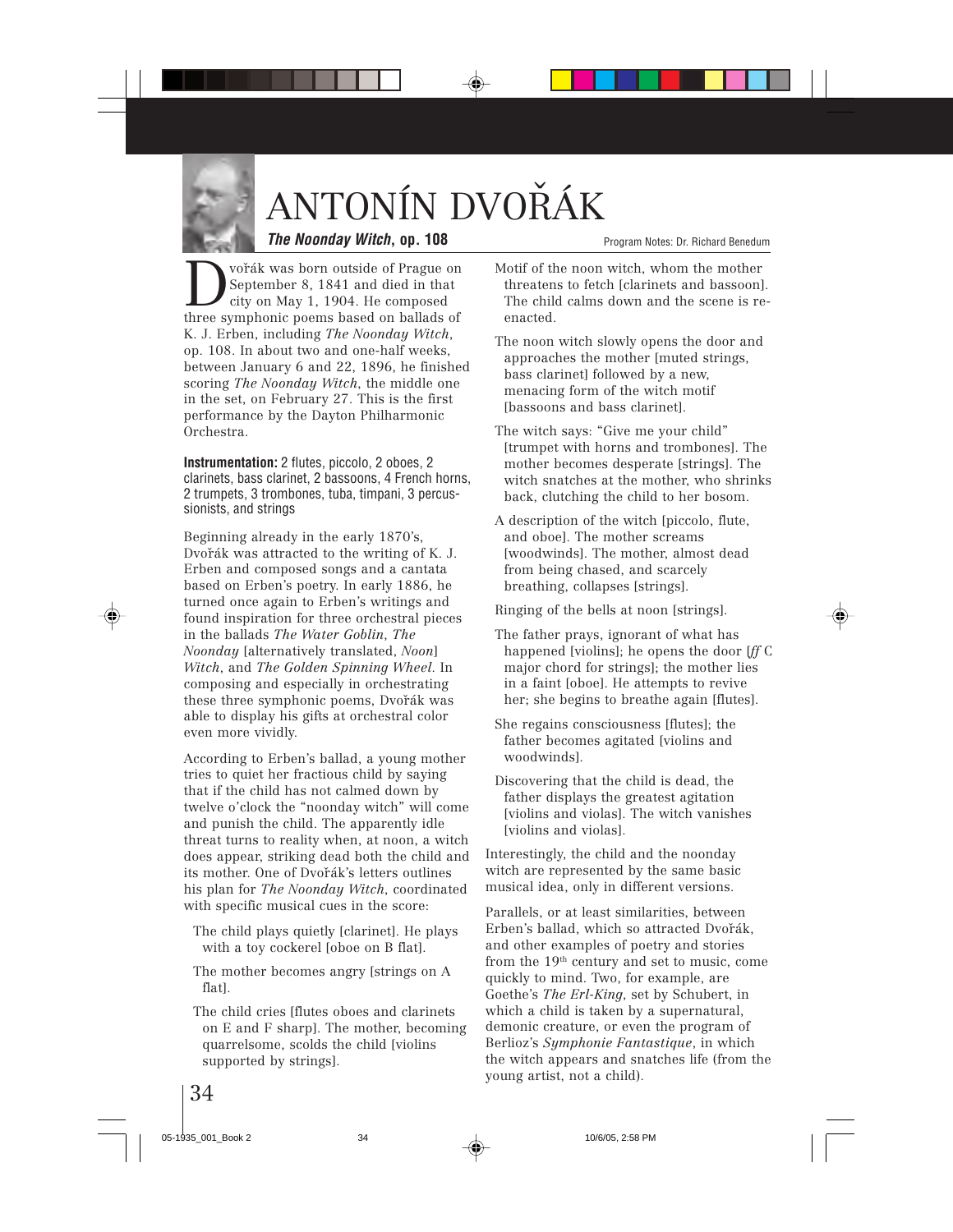# THE NOONDAY WITCH

#### **Karel Jaromír Erben**

By the bench there stood an infant, Screaming, screaming, loud and wild; 'Can't you just be quiet an instant? Hush, you nasty gipsy-child!

Now it's noon, or just about, Daddy's coming home for dinner: while I cook, the fire's gone out all your fault, you little sinner!

Hush! Your cart's here, your hussar look, your cockerel!—Go on, play!' Crash, bang! Soldier, cock and cart To the corner fly away.

Once again that fearful bellow— 'May a hornet come and sting you! Hush, you naughty little fellow, Or the Noonday Witch I'll bring you!

Come for him, you Noonday Witch, then! Come and take this pest for me!'— In the door into the kitchen, Someone softly turns the key.

Little, brown-skinned, strange of feature, On her head a kerchief pinned; With a stick – crook-legged creature, Voice that whistles like the wind!

'Give that child here!' 'Lord, forgive this sinner's sins, my Saviour dear!' It's a wonder she still lives, For see—the Noonday Witch is here!

Silent as a shadow wreathes, The witch towards the table's slipping: Mother, fearful, scarcely breathes, In her lap the child she's gripping.

Twisting round, she looks behind her— Poor, poor child—ah, what a fate! Closer creeps the witch to find her, Closer—now she's there—too late!.

Now for him her hand is grasping— Tighter squeeze the mother's arms: 'For Christ's precious torments!' gasping, She sinks senseless with alarm.

Listen—one, two, three and more: The noonday bell is ringing clear; The handle clicks, and as the door Flies wide open, father's here.

Child clasped to her breast, he found, Lying in a faint, the mother; He could hardly bring her round, But the little one was – smothered.

This translation © Susan Reynolds 2002.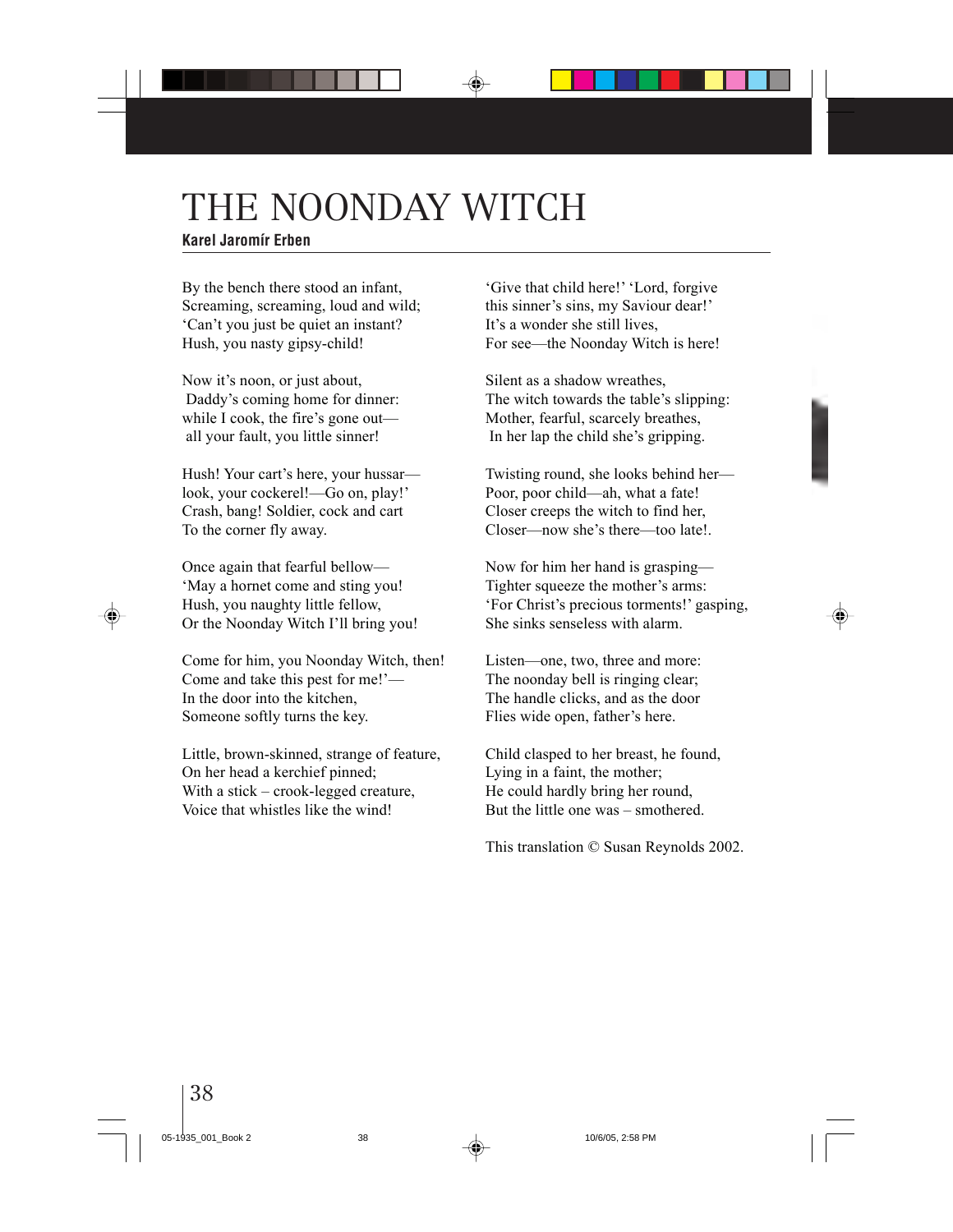

### BENJAMIN BRITTEN

**Four Sea Interludes and Passacaglia, from Peter Grimes, op. 33**

Program Notes: Dr. Richard Benedum

enjamin Britten, the greatest English composer since Henry Purcell, was born in Lowesstoft, England, on November 22, 1913. In 1973 he underwent open heart surgery, and on December 4, 1976 he died of his heart condition. *Peter Grimes* was written in 1945 with financial assistance from the Koussevitzky Music Foundation, Boston, Mass., and was first produced in London's Sadler's Wells Theatre on June 7, 1945. The most recent performance by the Dayton Philharmonic Orchestra was on February 15, 1977, with Charles Wendelken-Wilson conducting.

**Instrumentation:** 2 flutes, 2 piccolos, 2 oboes, 2 clarinets, 2 bassoons, contrabassoon, 4 French horns, 3 trumpets, 3 trombones, tuba, timpani, side drum, bass drum, cymbals, gong, xylophone, bells, tambourine, harp, and strings

Britten's *Peter Grimes* is the third greatest opera written in the twentieth century, after Berg's *Wozzeck* and Debussy's *Pelleas et Melisande*. The real protagonist in *Peter Grimes* is not the title character, but the people of Borough, the fishing village where the story takes place. Britten stated, "In writing *Peter Grimes* I wanted to express my awareness of the perpetual struggle of men and women whose livelihood depends on the sea."

Britten was most prolific, and at his best, in composing for voice–including songs, choral music, and opera. "One of my chief aims," he wrote in the Preface to–*Peter Grimes*, "is to try and restore to the musical setting of the English language a brilliance, freedom, and vitality that have been curiously rare since the death of Purcell." In addition, Britten is particularly skilled at vivid characterization. Peter, full of grief as the villagers torment him, the loving and understanding Ellen Orford, and the pompous lawyer Swallow are but a few of

the characters who come alive in *Peter Grimes*.

*Peter Grimes* was premiered in the Sadler's Wells Theatre, an old theater without extensive modern stage technology. Thus Britten was asked to compose the four interludes to cover the time needed for scene changes; they also establish the mood of the scenes which follow. Now known as the Four Sea Interludes, they also have an independent concert life, and like Debussy's great score *La Mer*, represent the sea at different times and different conditions during the day.

The Passacaglia was originally a dance, with variations over a repeating bass line. Probably the most famous example is Bach's monumental *Passacaglia for Organ*, consisting of a bass theme followed by twenty-two variations, and closing with a fugue built on the notes of the original bass theme. In a 1945 booklet Edward Sackville-West wrote that the Passacaglia, an orchestral interlude from the opera (Act II scene 2), is intended to epitomize the tragedy of Grimes' ambivalent personality–his loneliness aggravated rather than assuaged by the constant presence of a child too young to give him real companionship; his need to give, as well as to receive, affection . . . . The [repetitive bass] theme represents the obdurate mood of Grimes himself . . . . Interwoven is a desolate, wandering motif depicting the workhouse boy who, accustomed no doubt to a steady lack of kindness, does not know how to deal with Grimes' sudden changes of mood and so– as children often do–takes refuge in silence. This theme (in which Grimes sees, not only the solitary boy beside him, but also the innocent child out of which he himself has grown) is heard first as a solo viola [notably Britten's own instrument].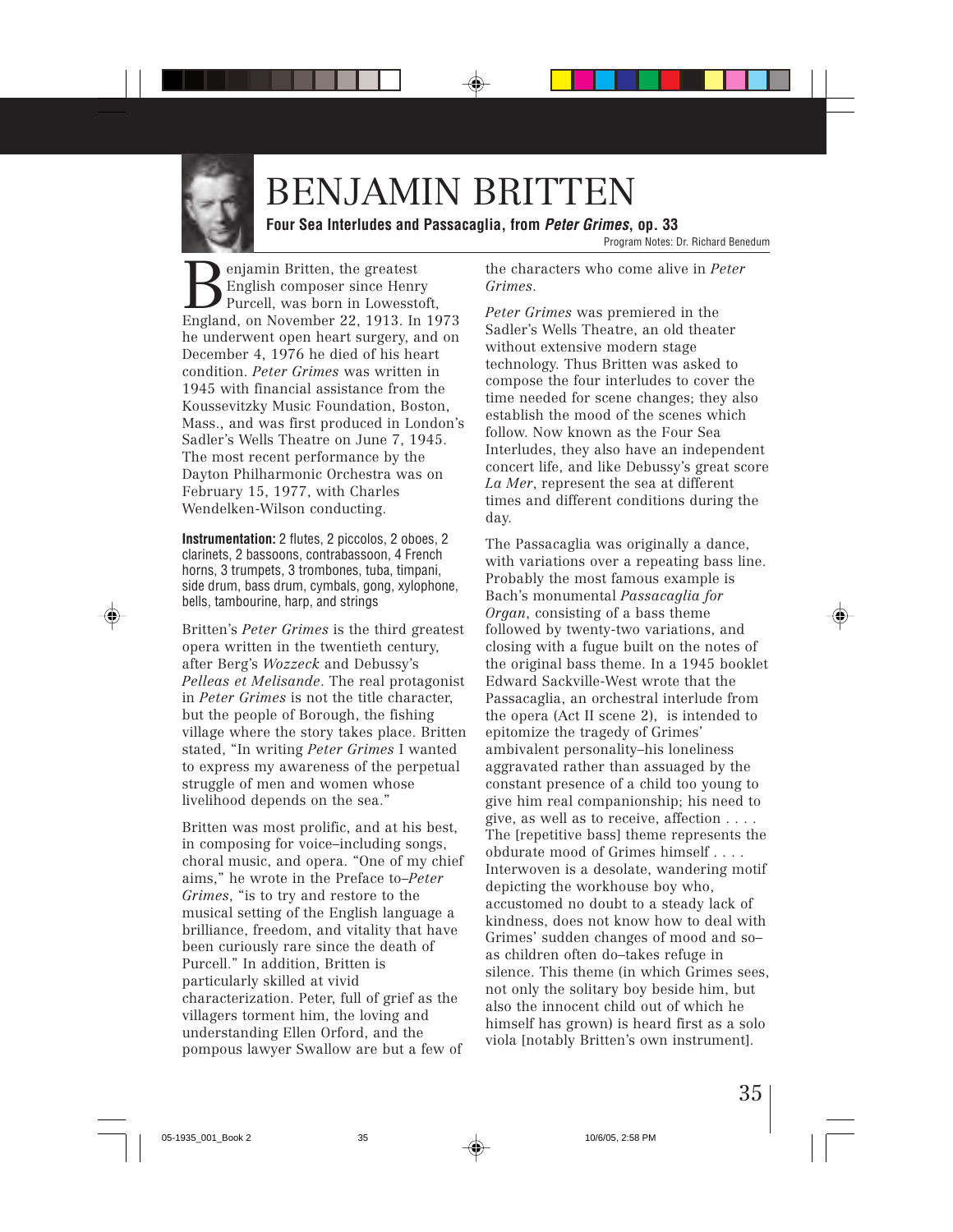

### MICHAEL TIPPETT

#### **Music for the Birthday of Prince Charles**

Sir Michael Tippett was born in London on January 2, 1905 and died there on January 8, 1998. His *Suite in D*, or *Suite for the Birthday of Prince Charles*, was written in 1948 and premiered by the BBC Symphony Orchestra conducted by Sir Adrian Boult on November 15 of that year, . The work was arranged for brass band by Brian Bowen; the first performance of this version was by the Desford Colliery Dowty and Foden O.T.S. Bands at the Lichfield Festival, July 6, 1984. This is the first performance by the Dayton Philharmonic Orchestra.

**Instrumentation:** flute, piccolo, 2 oboes, 2 clarinets, 2 bassoons, 4 French horns, 2 trumpets, 3 trombones, tuba, timpani, 1 percussionist, harp, and strings

Sir Michael Tippett's early musical experiences included piano lessons and singing in a church choir in Suffolk, but attending an orchestral concert conducted by Malcolm Sargent inspired him to become a composer and study music at the Royal College of Music in London, where he enrolled in 1923.

After leaving the RCM in 1928, Tippett moved to Oxted, Surrey, where he lived until 1951. He taught French in a preparatory school and conducted a concert and operatic society, earning just enough to enable him to spend long periods at composition. Both during his student days and after, Tippett was deeply affected by world events–the First World War, the Depression, mass unemployment, and children starving. He became involved in political radicalism, organized the South London Orchestra of Unemployed Musicians and directed two choirs sponsored by the Royal Arsenal Cooperative Society. He joined the British Communist Party, but left after a few months. These varied experiences culminated in the oratorio–*A Child of Our*

Program Notes: Dr. Richard Benedum

*Time* (1939-41), an impassioned protest against persecution and tyranny and now his most widely performed composition.

Tippett became musical director of Morley College in 1940 and remained there until 1951. There he was active in reviving Purcell's music. Meanwhile, in 1943, he was sentenced to three months' imprisonment for his strongly held pacifism to which he has remained committed.

Between 1946 and 1952, Tippett was almost completely absorbed with his opera, *The Midsummer Marriage,* that he found time to compose only two other works–the *Suite for the Birthday of Prince Charles* (1948), which incorporates the *March of the Ancients* from Act I of the opera as a "found object," along with folk and hymn tunes and the song cycle *The Heart's Assurance*.

Tippett published his autobiography, *Those Twentieth Century Blues* in 1991, and a definitive collection of essays, *Tippett on Music* in 1995. In 1996, he moved from the isolated Wiltshire house in which he had lived for over 25 years to South London. That year the Royal Opera, Covent Garden, mounted the third production of his opera *The Midsummer Marriage*, and in November of the following year, the Stockholm Concert Hall mounted the largest retrospective ever of Tippett's concert music. Sadly, the composer fell ill with pneumonia just after arriving in Stockholm. Although he recovered sufficiently to be brought home, he died there peacefully on January 8, 1998.

Although forever inspired by music of the past, Tippett was a strong advocate for modern music: "I am quite certain in my heart of hearts that modern music and modern art is not a conspiracy, but is a form of truth and integrity for those who practise it honestly, decently and with all their being."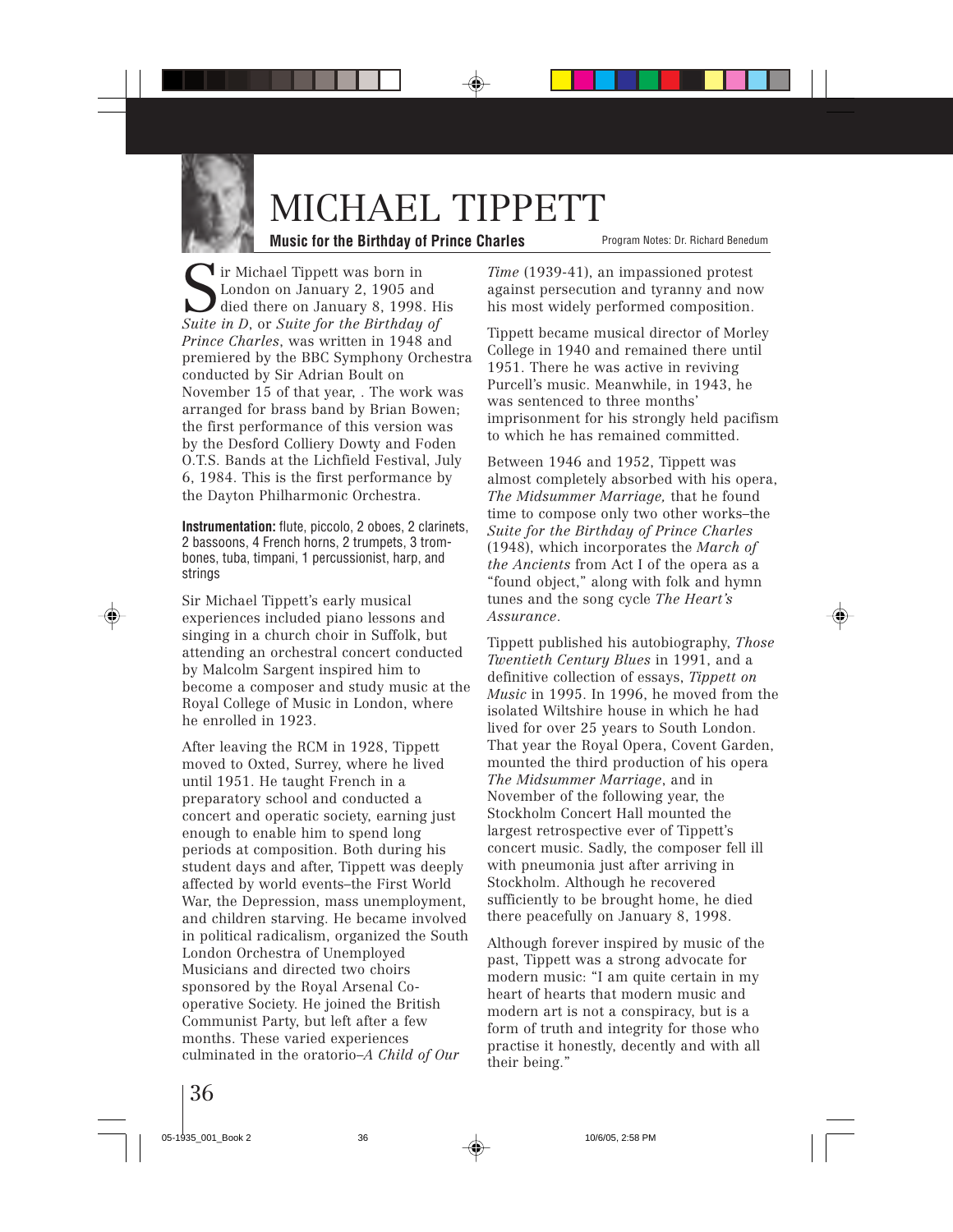

# ANTONÍN DVOŘÁK

**Te Deum, op. 103**

Program Notes: Dr. Richard Benedum

Dvořák was born in Mühlhausen,<br>Bohemia, near Prague on<br>Prague on May 1, 1904 His *Te Deum* Bohemia, near Prague on Prague on May 1, 1904. His *Te Deum* was written between June 25 and July 28, 1892; the work was premiered in New York that year on October 21. This is the first performance by the Dayton Philharmonic Orchestra and Chorus.

**Instrumentation:** 2 flutes, oboe, English horn, 2 clarinets, 2 bassoons, 4 French horns, 2 trumpets, 3 trombones, tuba, timpani, 3 percussionists, strings, chorus, and solo soprano and baritone

Audiences today think of Dvořák as a composer of nothing other than orchestral and chamber music. Opera and sacred music were important to Dvořák, however; between 1877 and 1894 there were only relatively short spans of time separating Dvořák's eight sacred compositions. Some sacred works were written for specific occasions for example: the oratorio *St. Ludmila* (1886) and the great *Requiem Mass* (1890) for the choral festivals of Leeds and Birmingham, respectively; the Mass for the consecration of a chapel at Luzan in Bohemia; and the *Te Deum* (1892) for the great celebration of the Columbus Centenary in New York.

But composing sacred music meant more to Dvořák than merely fulfilling commissions. His sacred music was an expression of his sincere and deep-rooted religious convictions. His simple and humble commitment to the Catholic Church is not unlike that of Anton Bruckner. For both, faith in God was direct and elemental, resulting from unsophisticated piety. His sacred compositions, however, were not austere or characterized by restraint, but rather have the same warmth and sensuous beauty as his better-known orchestral works–a characteristic that led to the charge from some quarters that his sacred music transgressed the bounds of being "devotional."

In October 1892 the National Conservatory of Music honored Dvořák, its director, at a concert that included Liszt's *Tasso*, conducted by the Hungarian Anton Seidl (who taught conducting at the Conservatory), and Dvořák conducting his own *Te Deum*. Henry Krehbiel, acknowledged dean of American critics, wrote in the *Tribune* that Dvořák "found ready to greet him an assemblage that crowded the splendid concert room and entered with fervor into the spirit of the unique occasion . . . . nearly all of the musicians of note in the city were present." Krehbiel's pride in American musicians, also brought forth the observation that the eminent musician who has cast his lot temporarily with us had no cause to question the sincerity and heartiness of the welcome which was extended to him and less to be dissatisfied with the manner in which his music was performed. It is a question whether he has ever stood before an orchestra that was quicker in understanding his wishes, or more willing to and able to fulfill them than the eighty men in the band last night . . . . In respect of ability to read and grasp the contents of new music, the orchestral players of New-York [sic] may truthfully be said to be without peers.

Brahms was an ardent supporter and champion of Dvořák throughout his life, even after Dvořák had left Europe for New York. Yet the *Te Deum* is one of only three works by Dvořák that Brahms roundly condemned. Brahms wrote to Dvořák's publisher Simrock (January 27, 1896) that "the *Te Deum* is no doubt intended for the 'Celebration of the Destruction of Vienna and Berlin by the Czechs' and seems to me well suited for that." Beneath the surface of Brahms's satirical comment, his opinion is clear and unexplained.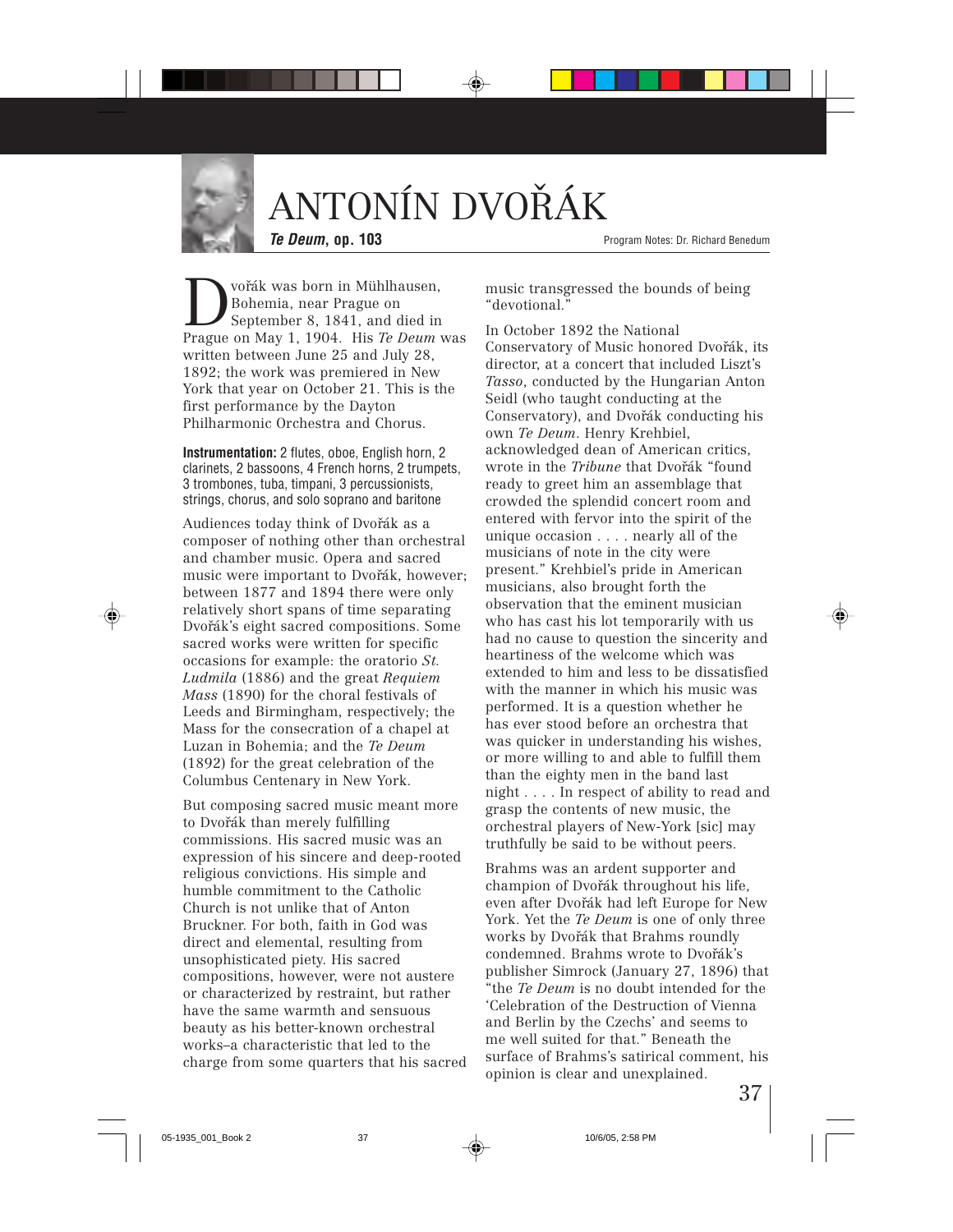#### **ANTONIN DVORAK:** *TE DEUM*

I.

Te Deum laudamus: te Dominum confitemur. Te aeternum Patrem omnis terra veneratur. Tibi omnes Angeli; et caeli et universae potestates; Tibi Cherubim et Seraphim incessabili voce proclamant: Sanctus Dominus Deus Sabaoth. Pleni sunt caeli et terra majestatis gloriae tuae. Te gloriosus Apostolorum chorus. Sanctus Dominus Deus Sabaoth. Te Prophetarum laudabilis numerus. Sanctus Dominus Deus Sabaoth. Te Martyrum candidatus laudat exercitus. Sanctus Dominus Deus Sabaoth. Te per orbem terrarum sancta confitetur Ecclesia, Patrem immensae majestatis: Venerandum verum et unicum Filium Sanctum quoque Paraclitum Spiritum. Te Deum laudamus: te Dominum confitemur. Te aeternum Patrem omnis terra veneratur.

#### II.

Tu Rex gloriae, Christe. Tu Patris sempiternus es Filius. Tu ad liberandum suscepturus hominem, non horruisti Virginis uterum. Tu, devicto mortis aculeo, aperuisti credentibus regna caelorum. Te ergo quaesumus, tuis famulis subveni: quos pretioso sanguine redemisti. Tu ad dexteram Dei sedes, in gloria Patris.

Judex crederis esse venturus. Te ergo quaesumus, tuis famulis subveni, quos pretioso sanguine redemisti.

III. Aeterna fac cum sanctis tuis in gloria numerari.

Salvum fac populum tuum, Domine, et benedic hereditati tuae. Et rege eos, et extolle illos usque in æternum. Per singulos dies benedicimus te; Et laudamus Nomen tuum in sæculum, in sæculum sæculi.

I.

We praise thee, O God : we acknowledge thee to be the Lord. All the earth doth worship thee : the Father everlasting. To thee all Angels cry aloud : the Heavens, and all the Powers therein. To thee Cherubin and Seraphin : continually do cry, "Holy, Holy, Holy : Lord God of Sabaoth; Heaven and earth are full of the Majesty of thy glory." The glorious company of the Apostles : praise thee. "Holy, Holy, Holy : Lord God of Sabaoth." The goodly fellowship of the Prophets : praise thee. "Holy, Holy, Holy : Lord God of Sabaoth." The noble army of Martyrs : praise thee. "Holy, Holy, Holy : Lord God of Sabaoth." The holy Church throughout all the world : doth acknowledge thee; The Father : of an infinite Majesty; Thine honourable, true : and only Son; Also the Holy Ghost : the Comforter. We praise thee, O God : we acknowledge thee to be the Lord. All the earth doth worship thee : the Father everlasting.

#### $\mathbf{I}$

Thou art the King of Glory : O Christ. Thou art the everlasting Son : of the Father. When thou tookest upon thee to deliver man : thou didst not abhor the Virgin's womb. When thou hadst overcome the sharpness of death : Thou didst open the Kingdom of Heaven to all believers. We therefore pray thee, help thy servants : whom thou hast redeemed with thy precious blood. Thou sittest at the right hand of God : in the glory of the Father. We believe that thou shalt come : to be our Judge. We therefore pray thee, help thy servants : whom thou hast redeemed with thy precious blood.

#### III.

Make them to be numbered with thy Saints : in glory everlasting. O Lord, save thy people : and bless thine heritage. Govern them : and lift them up for ever. Day by day : we magnify thee; And we worship thy Name : ever world without end.